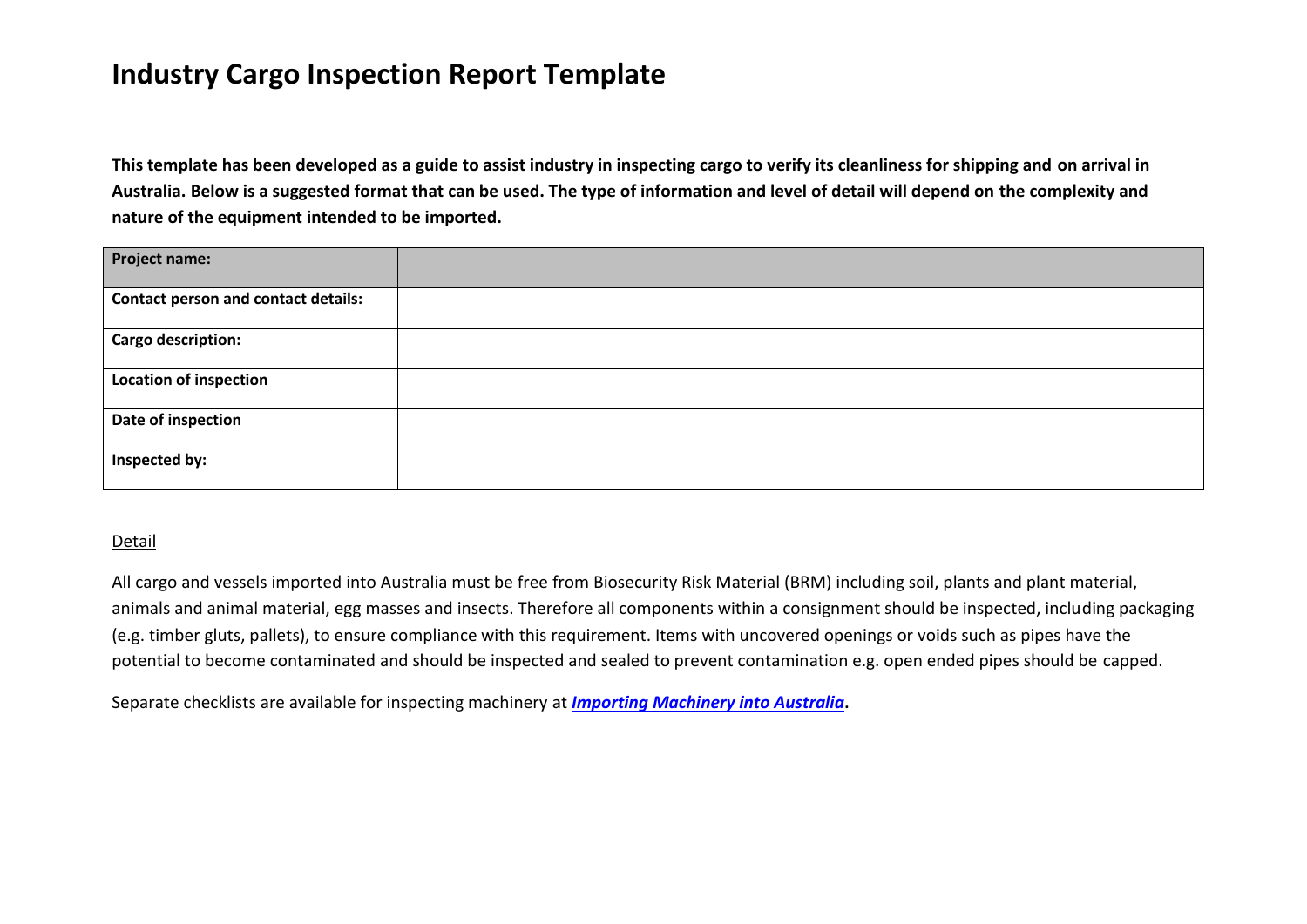## **Industry Cargo Inspection Report Template**

Table 1 number 1

| No.     | Item                                                             | Satisfactory | <b>Action Taken</b>                   | <b>Validation Details</b>        |
|---------|------------------------------------------------------------------|--------------|---------------------------------------|----------------------------------|
|         |                                                                  | Y/N          | E.g. Cleaning, treatment, contractors | E.g. Photo, documentary evidence |
| 1.0     | General                                                          |              |                                       |                                  |
| 1.1     | Site BRM free                                                    |              |                                       |                                  |
| 1.2     | Site clear of vegetation                                         |              |                                       |                                  |
| 1.3     | Site free of pooling water                                       |              |                                       |                                  |
| 1.4     | Sumps cleaned                                                    |              |                                       |                                  |
| 1.5     | Waste secured and covered                                        |              |                                       |                                  |
| 1.6     | No food consumption in fabrication/storage areas                 |              |                                       |                                  |
| 1.7     | Transport routes clear of overhanging vegetation                 |              |                                       |                                  |
| $1.8\,$ | Footwear kept clean                                              |              |                                       |                                  |
| 1.9     | Lay-down area kept clean                                         |              |                                       |                                  |
| 1.10    | Pest control program implemented and maintained                  |              |                                       |                                  |
| 2.0     | Cargo (external and internal)                                    |              |                                       |                                  |
| 2.1     | All equipment free of BRM                                        |              |                                       |                                  |
| 2.2     | Compliant packaging                                              |              |                                       |                                  |
| 2.3     | Timber free of bark                                              |              |                                       |                                  |
| 2.4     | Timber treated by a Department of Agriculture<br>Approved method |              |                                       |                                  |